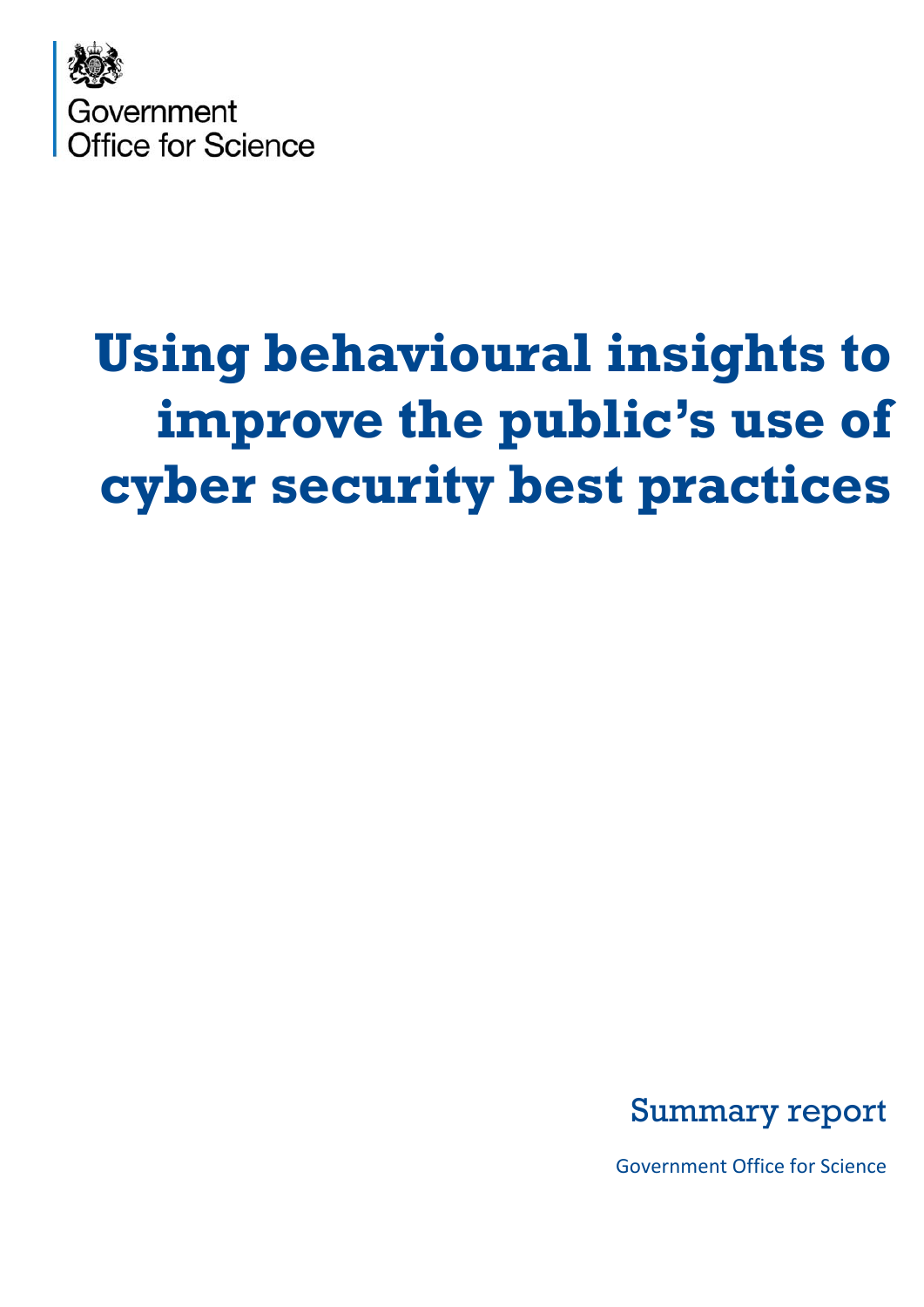# **Using behavioural insights to improve the public's use of cyber security best practices**

By

#### **Dr Lynne Coventry**

Director, Psychology and Communication Lab (PaCT Lab), Department of Psychology School of Health and Life Sciences, Northumbria University

#### **Prof Pam Briggs**

Professor, PaCT Lab, Department of Psychology School of Health and Life Sciences, Northumbria University

#### **Mr John Blythe**

PhD Researcher (Psychology of Cyber Security), PaCT Lab, Department of Psychology School of Health and Life Sciences, Northumbria University

#### **Dr Minh Tran**

Research Associate, PaCT Lab, Department of Psychology School of Health and Life Sciences, Northumbria University

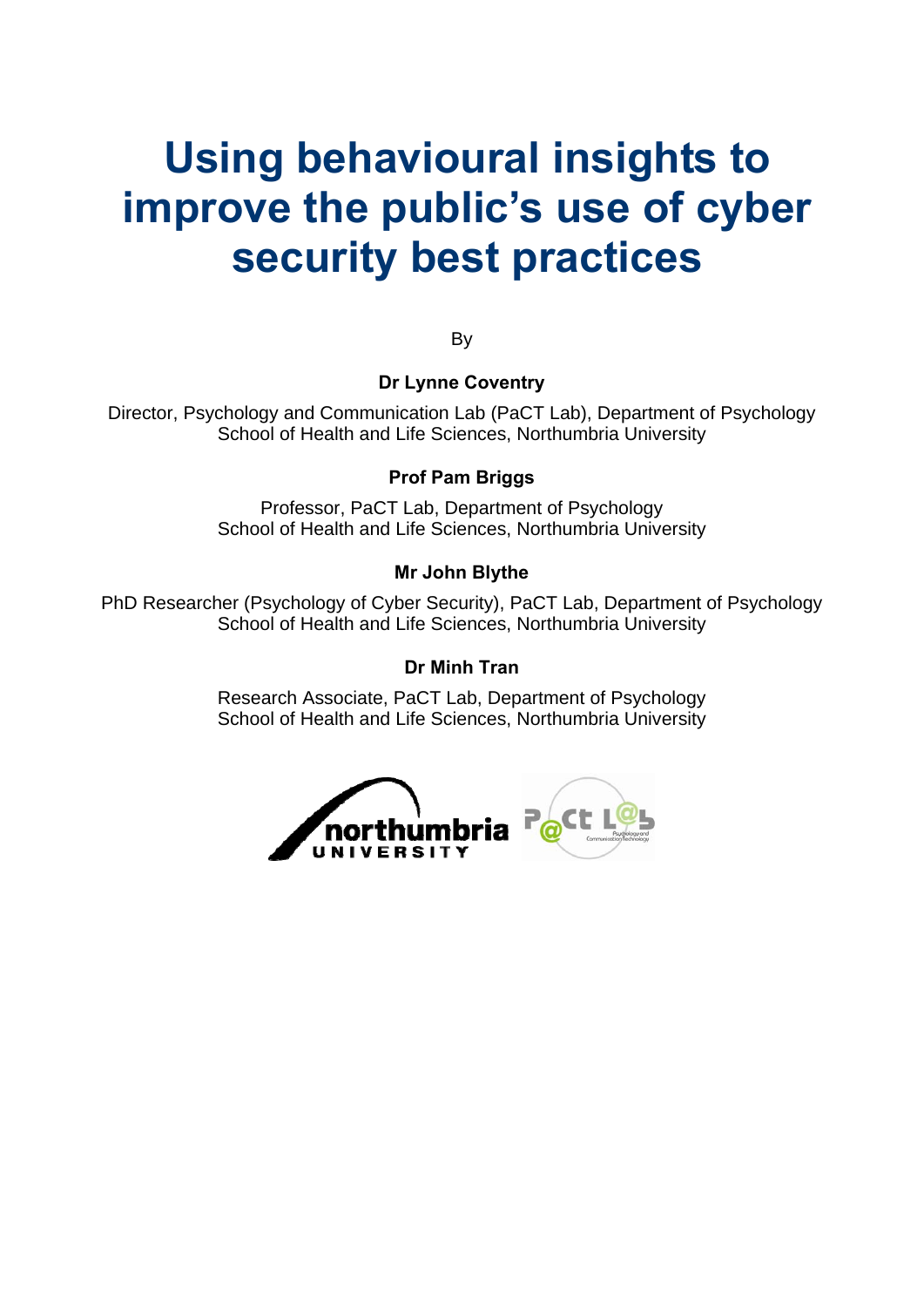# **Contents**

<span id="page-2-0"></span>

| Use only trusted and secure connections, computers and devices (including Wi-Fi)7      |  |
|----------------------------------------------------------------------------------------|--|
|                                                                                        |  |
| Stay informed about risks (knowledge, common sense, intuition). Try to avoid scams     |  |
| Always opt to provide the minimal amount of personal information needed for any online |  |
|                                                                                        |  |
|                                                                                        |  |
|                                                                                        |  |
|                                                                                        |  |
|                                                                                        |  |
|                                                                                        |  |
|                                                                                        |  |
|                                                                                        |  |
|                                                                                        |  |
|                                                                                        |  |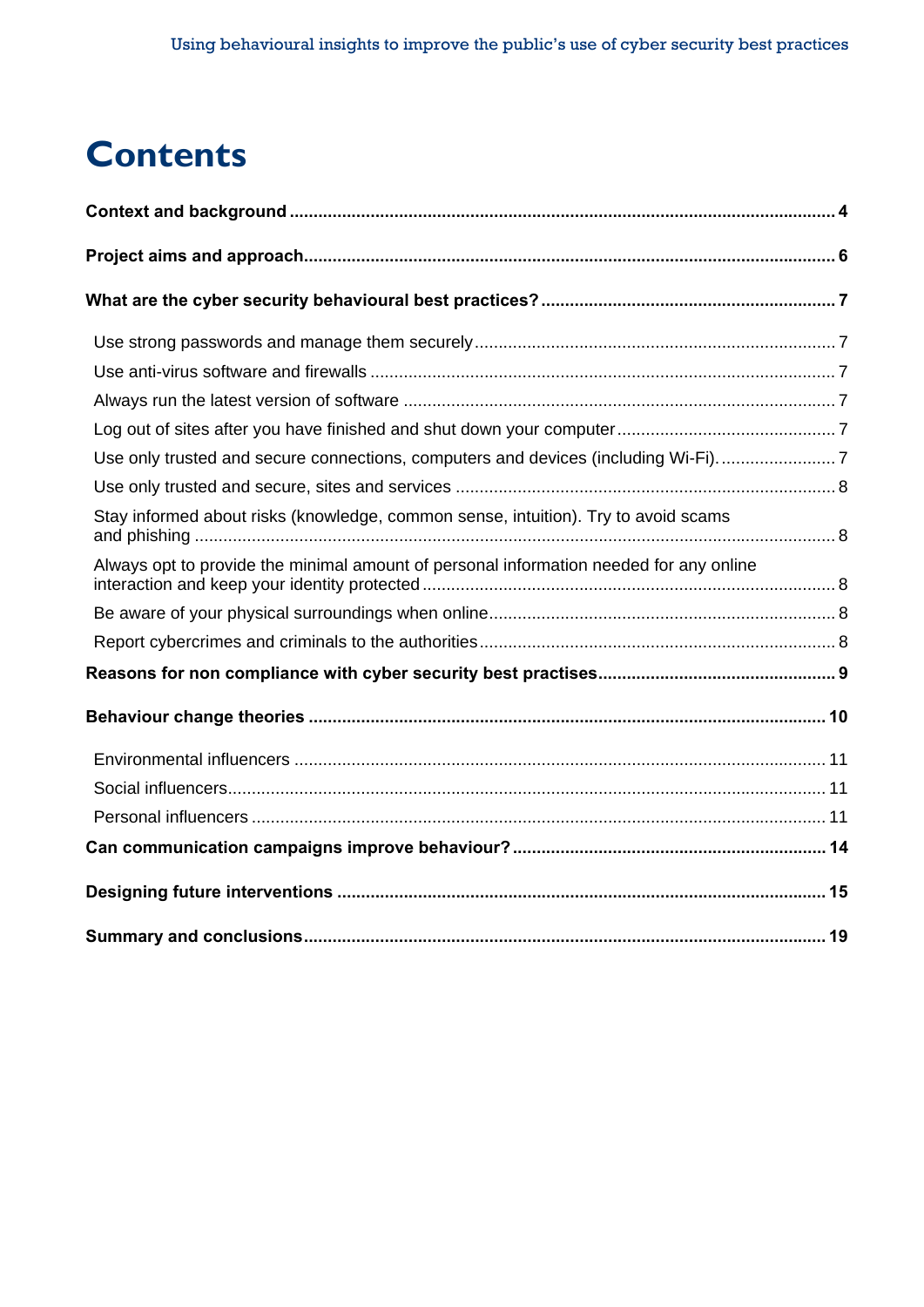# **Context and background**

Cyber security, for the context of this report, is defined as "the protection of globally connected electronic data or equipment against criminal, unauthorized or accidental use and the technology and processes required to achieve this protection". There is no single behaviour that will keep people secure online, but rather cyber-security requires multiple interrelated behaviours, and each one is potentially influenced by different factors. For instance what influences a user to use a strong password may not be the same as what influences a user to follow a phishing link.

Maintaining cyber-security is a significant problem. A significant and growing part of this problem is considered to be the insecure behaviours of Internet users. As the number of worldwide Internet users is now over 2 billion<sup>[1](#page-2-0)</sup>, developing an understanding of individuals' behaviour when faced with the threat of cyber-attacks is a valuable part of addressing cyber security and mitigating such attacks. Computers are vulnerable to these attacks if users do not adopt secure behaviours.

This is not just a problem for personal use of the internet; this is also a problem for businesses:

- Home users and small companies may **lack the required expertise** to set up the technical defences. Often, security is managed by an individual as one part of their overall role who may rely on help from family and friends, rather than an external specialist company. The worse case scenario is small companies having no one with responsibility for cyber-security.
- Company **employees may not follow the cyber-security policies** put in place by the company. In a [2](#page-3-1)011 survey<sup>2</sup>, of UK organisations across different sectors, a third of companies stated that their biggest Cyber security challenge was the failure of employees to comply with the Information Security Policy (ISP); while 17% said their biggest threat was the lack of appropriate experience amongst staff.
- Many **do not perceive a risk**. Small businesses believe they are safe from cyberthreats, even though they have no policy or ways of knowing if this is the case. A National Cyber Security Association (NCSA)<sup>[3](#page-3-2)</sup> survey of small businesses in the US, conducted in 2012, suggested a cyber security disconnect where 77% of companies believed their company was safe from cyber threats and 47% believed a data breach would have no impact on their business, yet 87% did not have a formal written Internet security policy and 69% did not even have an informal one. Finally, 18% said they would not even know if their computer network was compromised.

<span id="page-3-0"></span>To address the human component of cyber security we need to understand the factors which affect human behaviour in general and cyber security behaviours specifically.

l

<span id="page-3-1"></span> $\frac{1}{2} \frac{http://www.internetworldstats.com/stats.htm}{http://www.activityim.com/wp-content/uploads/Cyber security-survey.pdf}$  $\frac{1}{2} \frac{http://www.internetworldstats.com/stats.htm}{http://www.activityim.com/wp-content/uploads/Cyber security-survey.pdf}$  $\frac{1}{2} \frac{http://www.internetworldstats.com/stats.htm}{http://www.activityim.com/wp-content/uploads/Cyber security-survey.pdf}$  100 respondents from a number of industries.<br>  $\frac{2}{100}$  http://www.activityim.com/wp-content/uploads/Cyber security-survey.pdf 100 respondents from a number of industries.

<span id="page-3-3"></span><span id="page-3-2"></span>online panel, which is an aggregate representation of American SMBs (250 employees or less), was invited to participate from September 27, 2012 to September 29, 2012.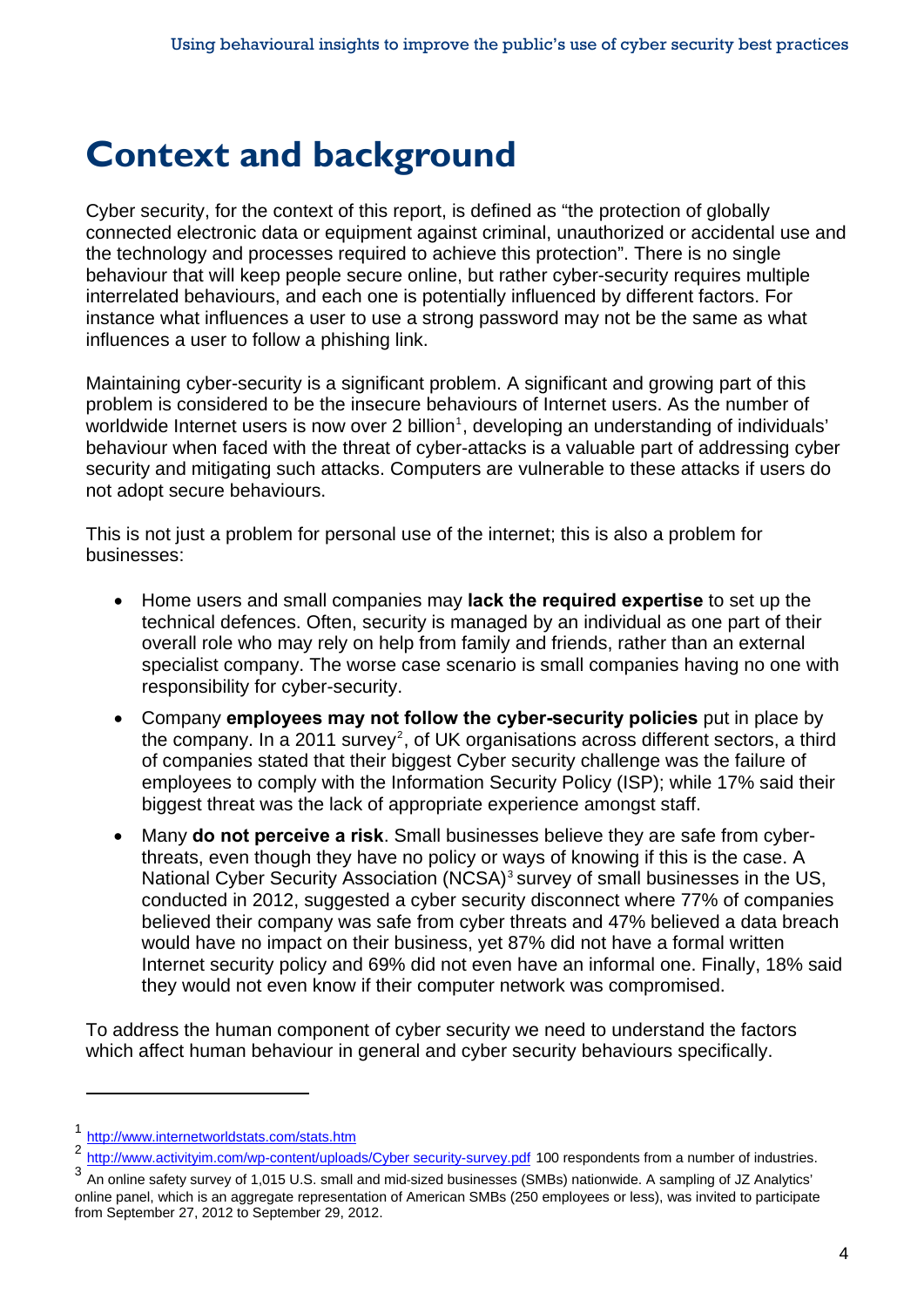However, there is a considerable gap between what is currently known and what needs to be understood in order to address the cyber security behaviours of individual internet users. Specifically we lack:

- Reliable behavioural data on individual Internet users' cyber security actions. What users say they understand and do is not necessarily the same as what they actually do. Users may report awareness in surveys but might not have the skills or inclination to carry out the associated actions. This presents a real challenge to researchers addressing the human component of cyber security.
- Research on the factors influencing an individual's cyber security practices or lack thereof.
- A theory of human behaviour or a comprehensive understanding of how to change human behaviour in this context. There are many factors that influence human behaviour.
- Agreement between stakeholders on the size of the problem, the risks and the necessary behaviours required and therefore the public receives confusing and contradictory messages.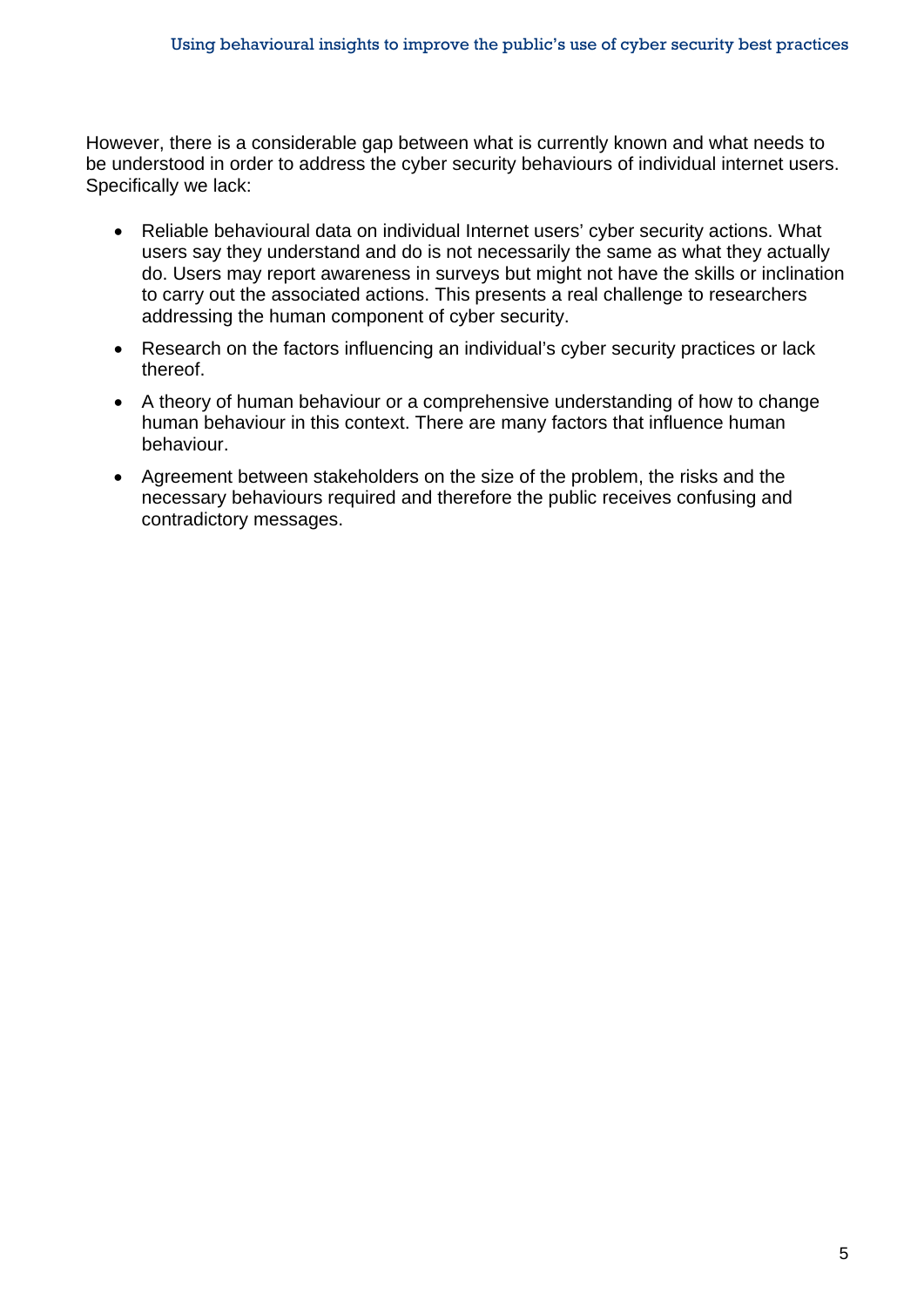# **Project aims and approach**

The aim of this project was to apply social and behavioural insights to cyber security challenges to answer the following questions:

- What behaviours should people display to reduce their vulnerability to cyber-security attacks?
- Why do people not behave securely online?
- What can theories of behaviour tell us about how to effectively influence behaviour?
- What is the role of communication campaigns in changing behaviour?
- How can interventions be designed to motivate appropriate cyber-security behaviour?

To achieve this, we adopted a Rapid Evidence Assessment of the literature on cybersecurity behaviours and interventions. We drew on the existing literature from science communication, health, social and organisational psychology and cyber security. We then carried out a brief email Delphi with experts in Cyber Security. We used this study to get expert opinion on the conclusions we had drawn from the literature.

<span id="page-5-0"></span>It should be noted that research into human aspects of cyber-security is piecemeal and nonsystematic. It relies heavily on self reported behaviours and beliefs which are not always reliable. Actual experimental studies have limitations of small sample size and homogenous, mainly student, populations. It is also worth noting that the rate of change of technology and uptake of the internet makes it difficult to draw conclusions from older research. However, suffice to say, there is sufficient evidence to say there is room for improvement in people's cyber-security related behaviours.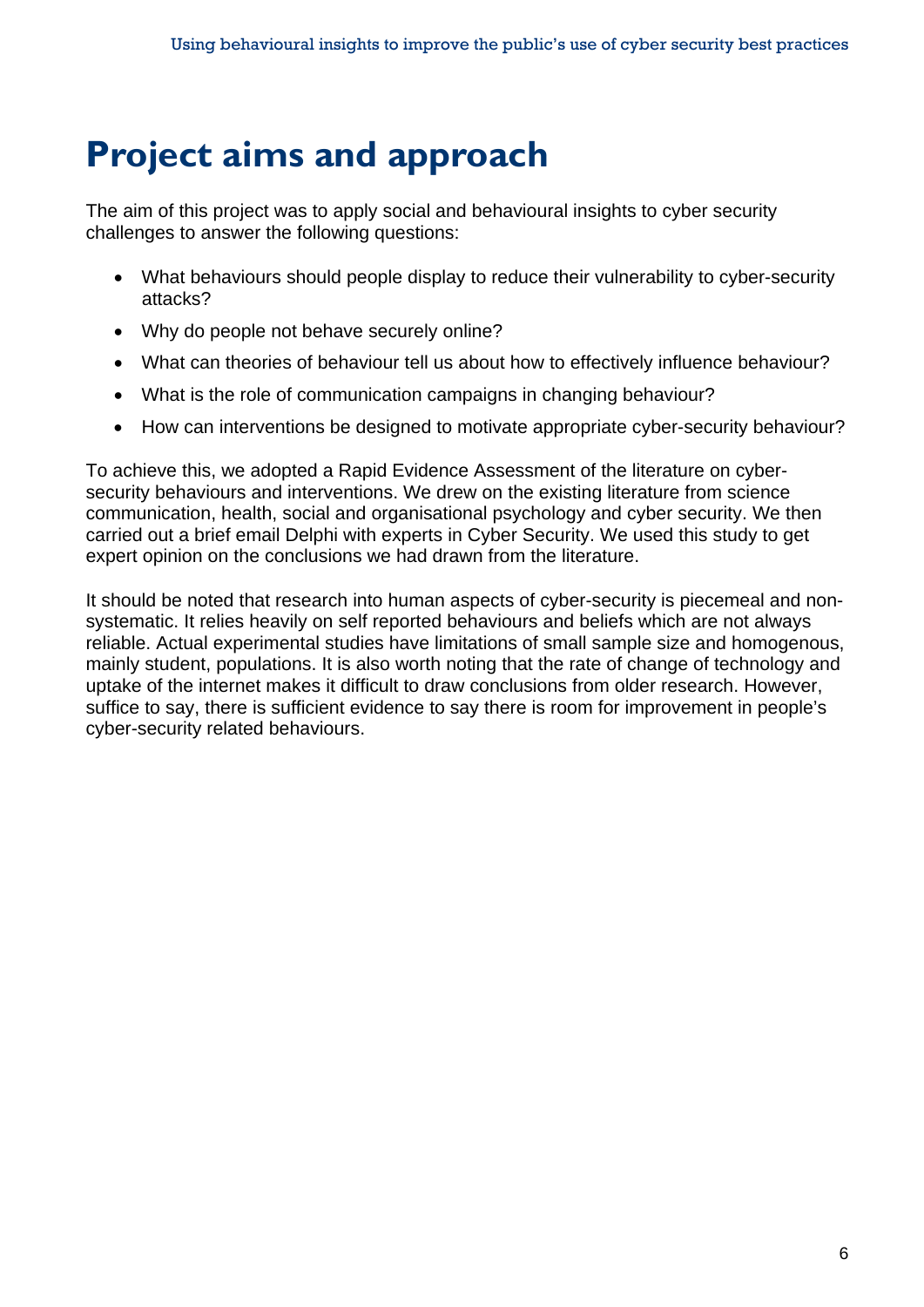# **What are the cyber security behavioural best practices?**

This report focuses on how to motivate the general public to adhere to Cyber Security Best Practices. A review of the guidance available from different websites and a discussion with experts led us to propose 10 cyber security best practices, listed below, which everyone should know and follow.

### <span id="page-6-1"></span>**Use strong passwords and manage them securely**

There is substantial evidence to suggest that a significant percentage of users exhibit poor password management – from selecting poor passwords, never changing them, reusing for multiple accounts and sharing with trusted others. Sharing is common between users of social networking sites.

### <span id="page-6-2"></span>**Use anti-virus software and firewalls**

Reports on use of security software varies, while a high percentage of users report installing security software, not everyone keeps it active or regularly updates it.

### <span id="page-6-3"></span>**Always run the latest version of software**

There is wide variability in the reports of whether or not all software is kept up to date. Some software is updated more reliably than others; operating systems are more reliably updated than security software and other software is the least reliably updated.

### <span id="page-6-4"></span><span id="page-6-0"></span>**Log out of sites after you have finished and shut down your computer**

People are unaware that this is a risky behaviour and there are very few reports about this behaviour. In one large Australian survey, half of the respondents report being connected to the internet at all times. Since, in many instances, users are not reminded to logout when they leave sites, this may be a prevalent behaviour.

### <span id="page-6-5"></span>**Use only trusted and secure connections, computers and devices (including Wi-Fi)**

People are aware that using non-trusted and insecure connections is risky, yet a significant proportion of users report continuing to do so.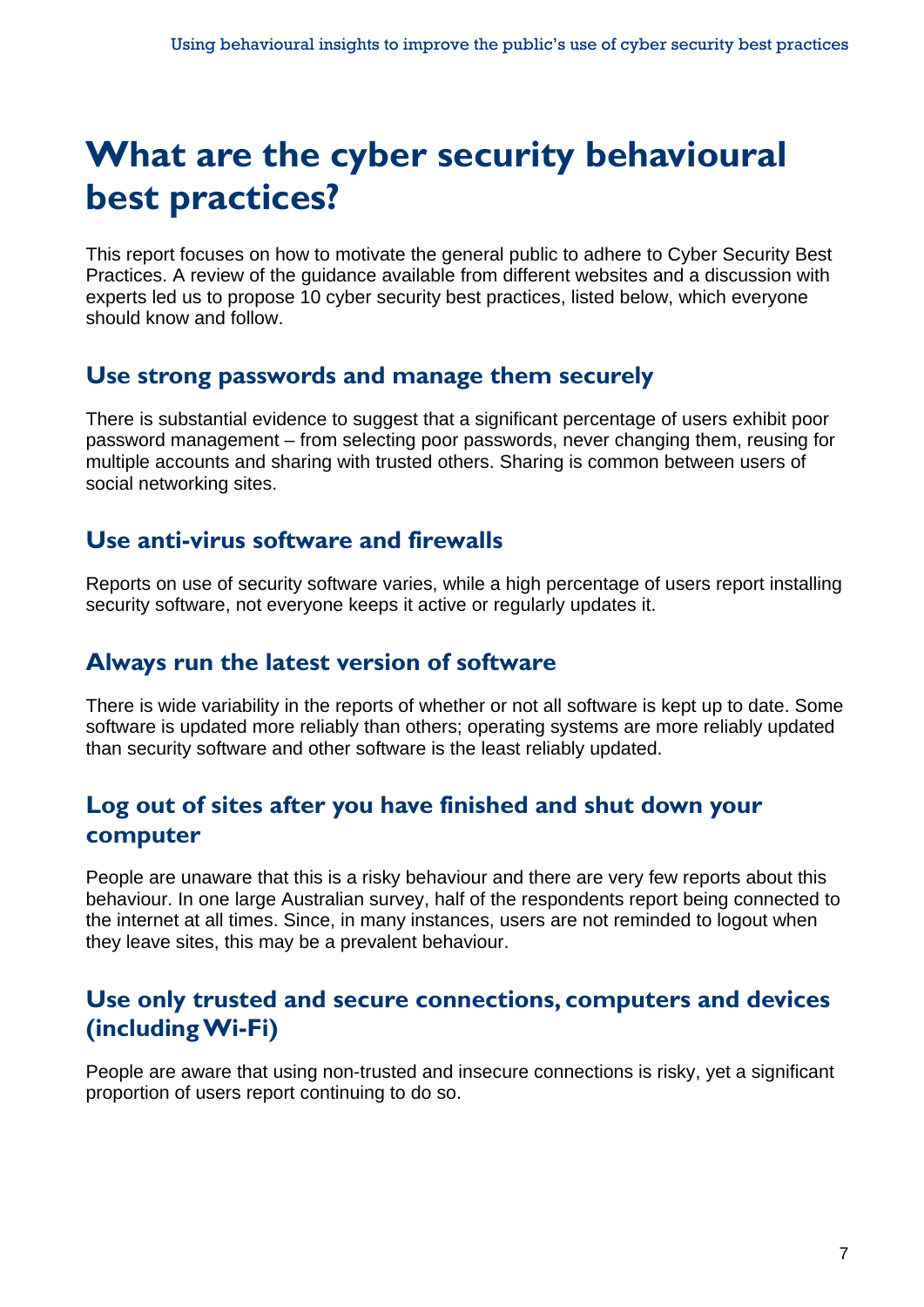#### <span id="page-7-0"></span>**Use only trusted and secure, sites and services**

Users will connect to sites that they are interested in and security concerns are ignored for convenience and desire to use the site. Users are not fully aware of how to minimise the risk. It is not always easy to recognise a fake site and users can be misled.

### <span id="page-7-1"></span>**Stay informed about risks (knowledge, common sense, intuition). Try to avoid scams and phishing**

User's reports not feeling completely safe using the internet, yet the majority remain online. While many users state that they stay informed, this does not necessarily mean that they have the skills or motivation to behave securely.

### <span id="page-7-2"></span>**Always opt to provide the minimal amount of personal information needed for any online interaction and keep your identity protected**

Studies consistently show that the majority of social networking site users continue to share personal information online and take little precautions to understand who is collecting and monitoring their information.

### <span id="page-7-3"></span>**Be aware of your physical surroundings when online**

There was no evidence to be found on this area and although people are aware of the possibility of shoulder surfing, people continue to access information in public spaces. Within the workplace, some people continue to leave computers and mobile devices open and unattended.

### <span id="page-7-4"></span>**Report cybercrimes and criminals to the authorities**

Only a small proportion of Cyber security breaches are reported to the authorities. Confidence in the ability of authorities to deal with cyber security breaches is low.

Each of these "best practises" in turn has a list of recommended actions but experts do not always agree on these lower level actions. For instance what makes a password strong? Is it unsafe to write down passwords? In summary, we have a situation where we can broadly identify best practices but there is less clarity around the specific recommended actions we require of each user. Reports continue to show that the general public does not generally follow best practice. We would predict that the lack of clarity around actions would be a contributing factor to user noncompliance as it will lead to confusion.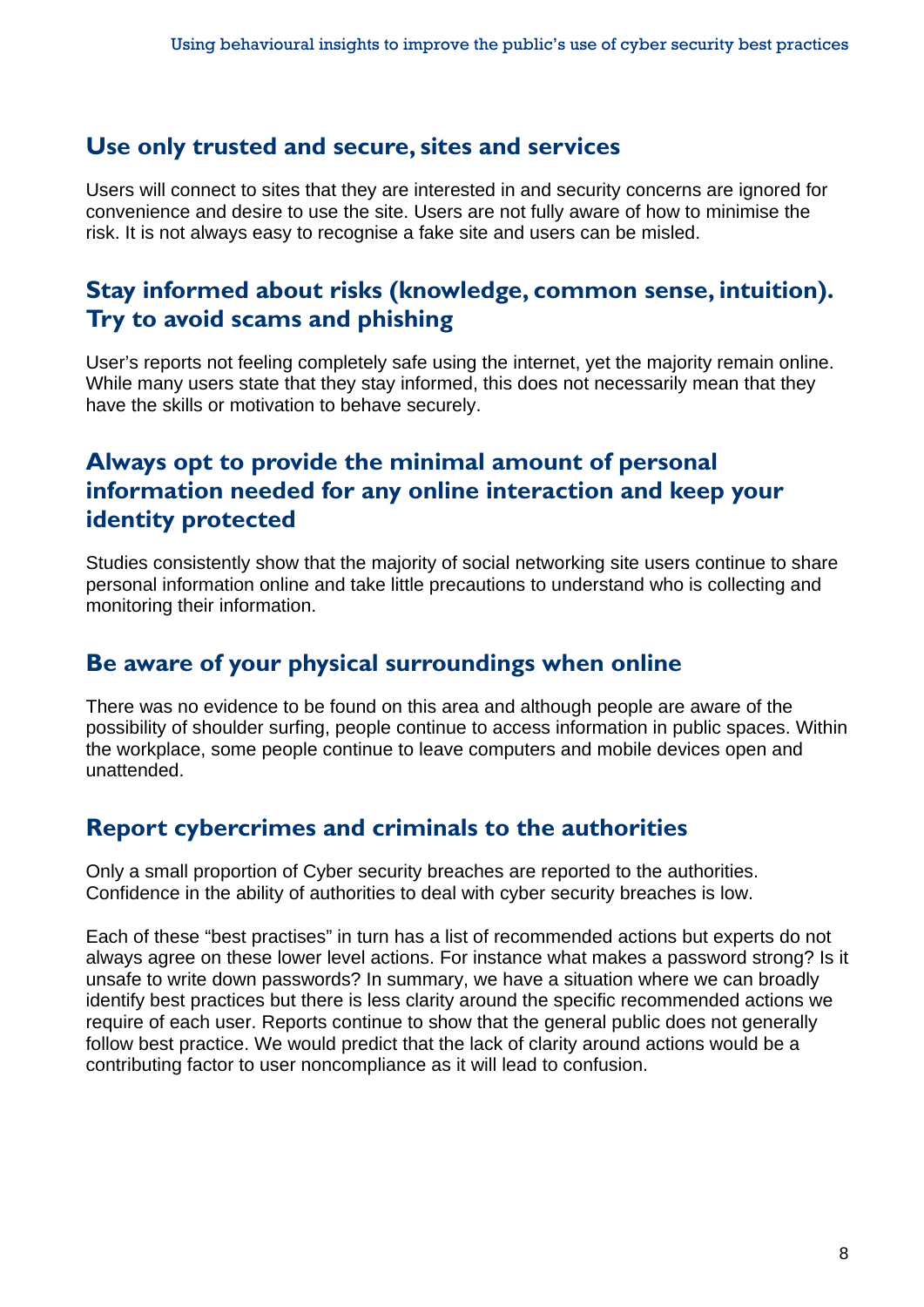# **Reasons for non compliance with cyber security best practises**

What is it about the context in which cyber security decisions must be taken that makes people less likely to behave securely? Some studies have explored why people think they do not behave securely and we also asked our cyber security expert panel. Some examples are summarised below:

- Always being connected has become both a **habit** and an **expectation** The need to be connected at that place/at that time outweighs risk of insecure connection or interacting in a public space.
- People are **habituated** to the "I accept" button and warning messages don't read what they are agreeing to or think about the consequences of their behaviour, just click. They do not always make rational, thought through decisions.
- **Convenience** (or taking the easy way) always wins over security.
- **Desirability** wins over security the desire to be connected, to download applications, music, video etc., to share information with people online. To do this at no expense or simply for information is also desirable.
- **Financial costs** do not justify security gains security software is expensive, software upgrades are expensive.
- **Incentives** for insecure behaviour mean that security risks are ignored– cost benefit analysis in favour of insecure behaviours (desire for immediate, concrete gain versus potential abstract risk in future).
- **Effort** required is too high to understand how to use the different tools, to keep up to date, to log in, to remember passwords, to complain.
- No perceived **benefit** belief that behaviours will not make a difference to security.
- No perceived **risk** or risks downplayed people justify their behaviours, e.g. being on an insecure connection for a short time is safe, personal information is not of value or simply thinking that attacks will not happen.
- Do not perceive **need for change** Lack of belief that negative consequences will result from noncompliance. The longer a person uses the internet with no negative consequences, the less they believe they are susceptible to risk.
- **Lack of knowledge and skills** knowledge about what to do and how to do it, and skills to detect fraudulent activity. People must constantly update this knowledge.
- Don't know which information to trust who are the credible sources, who do you believe when different people make conflicting recommendations.
- <span id="page-8-0"></span>**Simply forget** to behave securely when distracted by other things when online.
- **Social etiquette** it's a sign of trust/intimacy to share information including passwords and devices.
- **Wrong and incomplete mental models** users do not have a clear understanding relationship between their behaviours, security risks and in what ways they are vulnerable.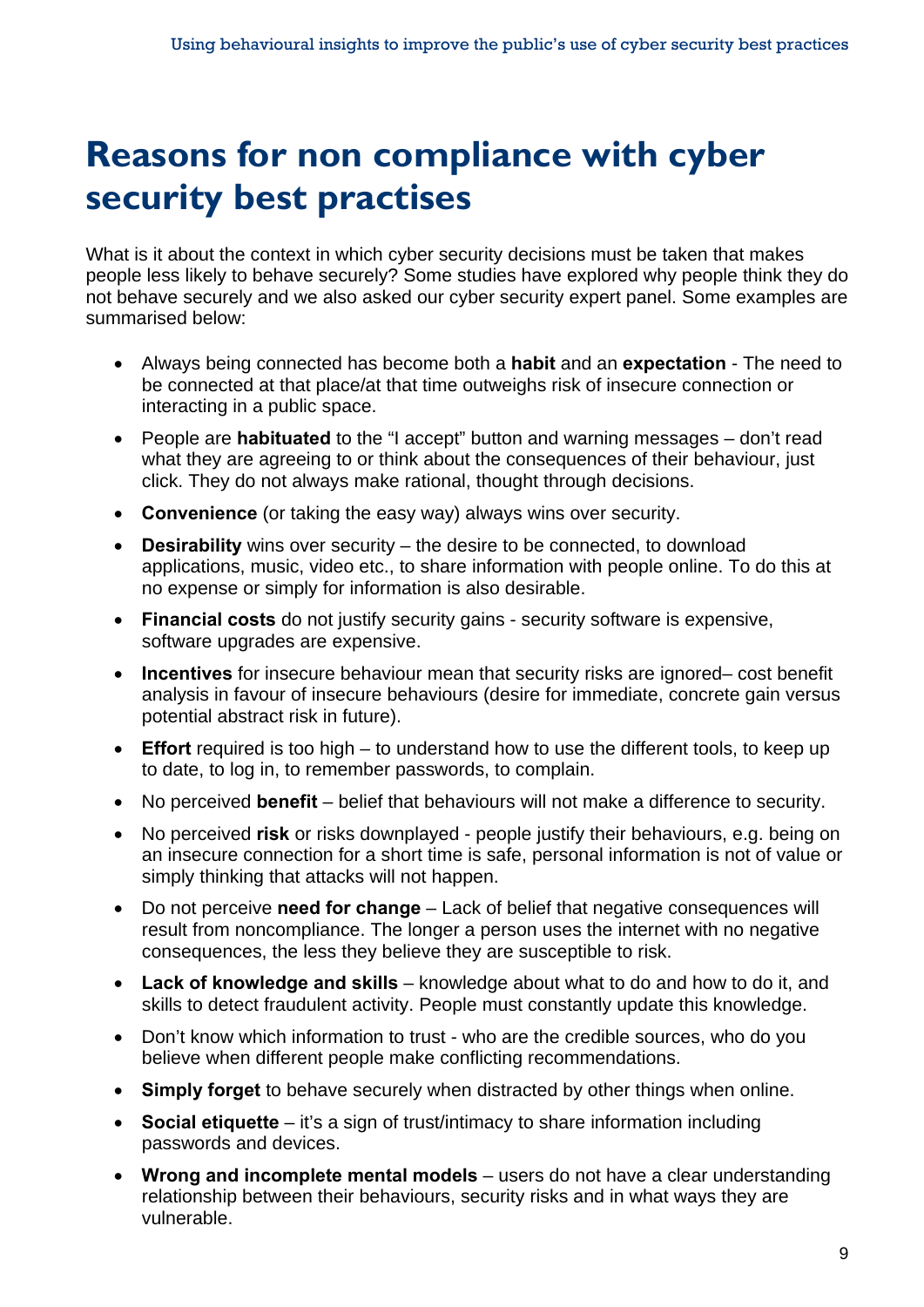- **Susceptibility perceptions** drive secure behaviour a user is more likely to behave securely if they believe they are vulnerable to the threat.
- **Attackers use fear and threats** to drive insecure behaviour a phisher promotes the belief that money or access will be lost if a user does not respond immediately.
- People **over estimate their ability** to understand and respond to security threats.
- People **delegate security responsibility** to other people they perceive as more knowledgeable.
- There is not a clear **link between security behaviours (or lack there in) and consequences** to ensure appropriate and inappropriate behaviours are incentivised appropriately.

This list of possible reasons for poor security behaviours is extensive and it highlights that lack of appropriate knowledge and skills is only one of many reasons why people do not behave securely. These, and other influencers of behaviour have been summarised into different theories of behaviours.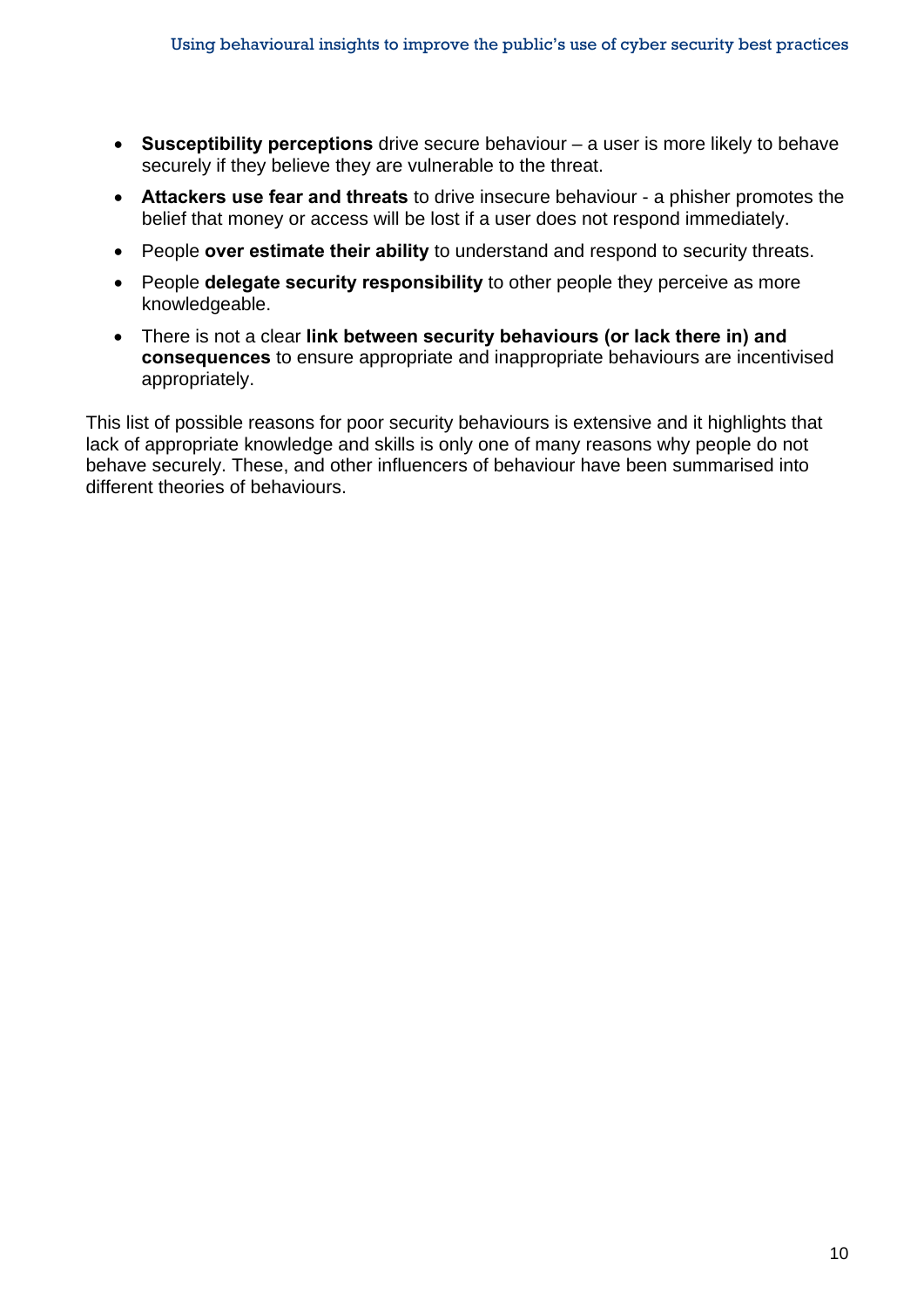### **Behaviour change theories**

There is an increasing body or research which examines these influencers on people's behaviour and we have distilled these into three categories of influencer which can help us to understand and subsequently change behaviour. These categories are environmental, social and personal. Many of these factors have been investigated with the cyber-security domain.

### <span id="page-10-1"></span>**Environmental influencers**

Environmental influencers reflect the design of the environment, the physical environment such as the workplace, the work flow and the technology. We also include economic factors.

#### **Design factors**

<span id="page-10-0"></span>Good design is fundamental and security practises should be designed in from the start and not shoe horned in at the end. Much of the technical effort in cyber security has been aimed at designing security tools that are easier to use. Good design ensures that security is the default. Visualisations and feedback can be used to inform users of the current system status and the risks they are taking. This information can be pushed to the users to ensure they have sufficient information to make informed decisions at any point in time. Design can also be used to persuade people to behave more securely.

#### **Economic factors**

Users carry out cost benefit analysis when deciding how to behave. Incentives influence behaviour and these can be positive (benefits: rewards) or negative (costs: sanctions and punishment). Users will happily ignore the security credentials and risks of a website if economic factors are right. Motivators such as desire for a free product can lead to ill advised downloads, use of insecure sites and excessive information disclosure.

Research on sanctions for poor security behaviour highlighted some surprising findings – higher penalties were not associated with more secure behaviours. Likelihood of detection was a more reliable predictor of behaviour than the severity of the consequences.

### <span id="page-10-2"></span>**Social influencers**

We are influenced by the people around us – friends, family, colleagues, managers, fellow citizens and other role models. Other peoples' beliefs and behaviour strongly influence our own. The majority of people will conform to the "social norm". Within the workplace, organisational culture influences our perceptions of acceptable behaviour. Leadership have been found to be a key component of security culture, management must be seen to behave securely.

### <span id="page-10-3"></span>**Personal influencers**

We can not forget the individual and their knowledge, skills and understanding of cybersecurity but also their experiences, perceptions, attitudes and beliefs.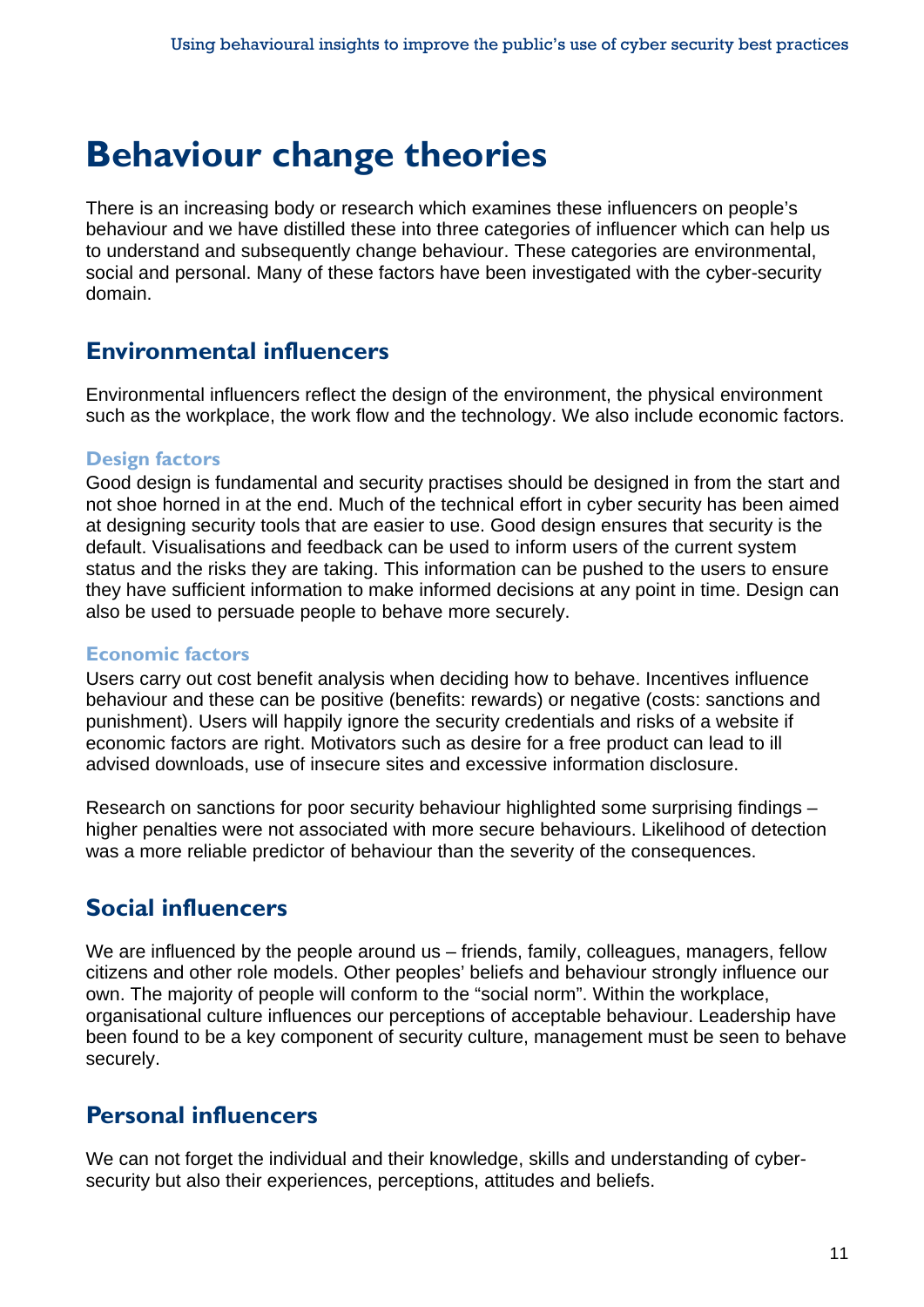#### **Knowledge, skills and understanding**

In terms of knowledge, we can not comply with best practise if we do not know what it is or what risks/attacks to look out for. This is particularly problematic within cyber-security where the nature or attacks appear to be constantly changing. People sometime rely on heuristics, or mental shortcuts that allow them to make judgments quickly and efficiently. These rule-ofthumb strategies shorten decision-making time and allow people to function without constantly stopping to think about the next course of action. While heuristics are helpful in many situations, they can also lead to biases.

The communication of consistent and useful information is a necessary prerequisite for behaviour. However, it should be stressed that information alone is not necessarily sufficient to encourage behaviour change. Studies have shown that despite awareness campaigns and training, poor cyber-security behaviours persist. So far knowledge has not be found to be a good predictor of cyber security behaviours. While information rich campaigns may inform people, they may fail to motivate change.

#### **Perceptions, attitudes and beliefs**

Each person has their own set of attitudes and beliefs that influence their behaviour. Attitudes can be defined as a tendency to evaluate things in a certain way. Attitudes, in turn, may influence behavior.

Attitudes and behaviors' are not always perfectly aligned and this can create an uncomfortable tension. This tension can be resolved by either change the attitude or the behaviour, for instance we may initially believe that an Information Security Policy is good, but be unable to work productively when following it, and so may change our attitude towards the policy.

The factors that drive behaviour do not act in isolation, but interact in complex ways. There are a number of different models of behaviour that suggest how the different factors interplay.

Models rely to a greater or lesser extent on the following principles:

- **Rational choice** based models assume that people will interpret all information available to them, then behave in a way that will result in the greatest benefits. However, research has shown that behaviour is not always based on the processing of information and people do not always appear to make a rational choice to act to achieve the best outcomes. This assumes that everyone has the motivation and the cognitive capacity to make these decisions, to taking only the facts into consideration, which can be particularly difficult when dealing with the uncertainty of outcomes associated with cyber security.
- Models of **planned behaviour** assume that behaviour is **planned** and if a person intends to act in a certain way then they will. **Intention** to behave is influenced by **attitudes** towards that behaviour, our belief that we can behave appropriately and our social surroundings.
- **Protection motivation** models believe that people's behaviour is influenced by their perception of **threats**, (vulnerability and severity) and perceived **ability to cope**  (ability to carry out action and effectiveness of that action), which interact and influence behaviour.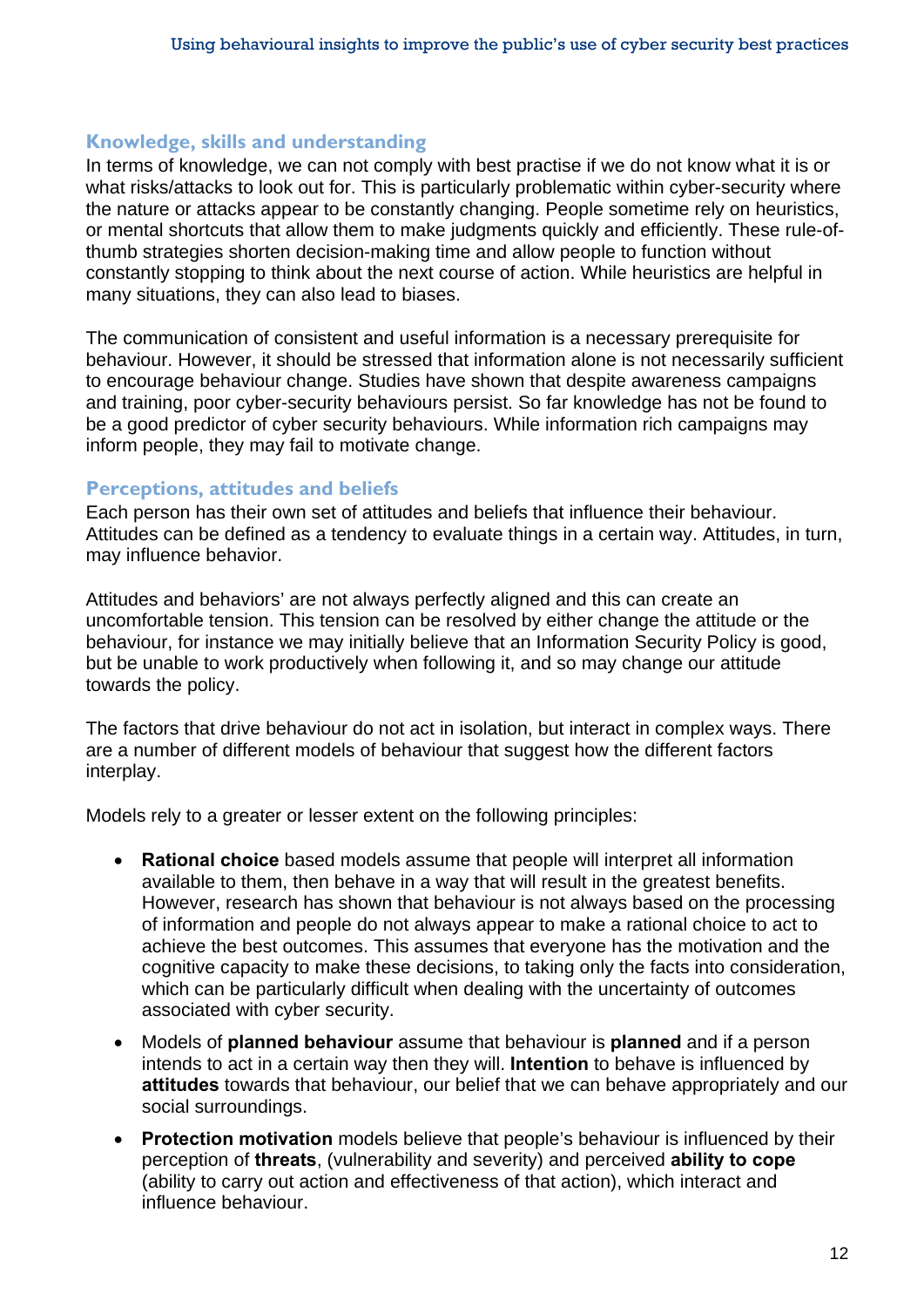- Learning models assume that behaviour is a **learned** process and learning is influenced by both **incentives** (rewards and punishment) and our **social** environment (e.g. role models).
- **Change** models assume behaviour change is a process, with various stages and not a single event.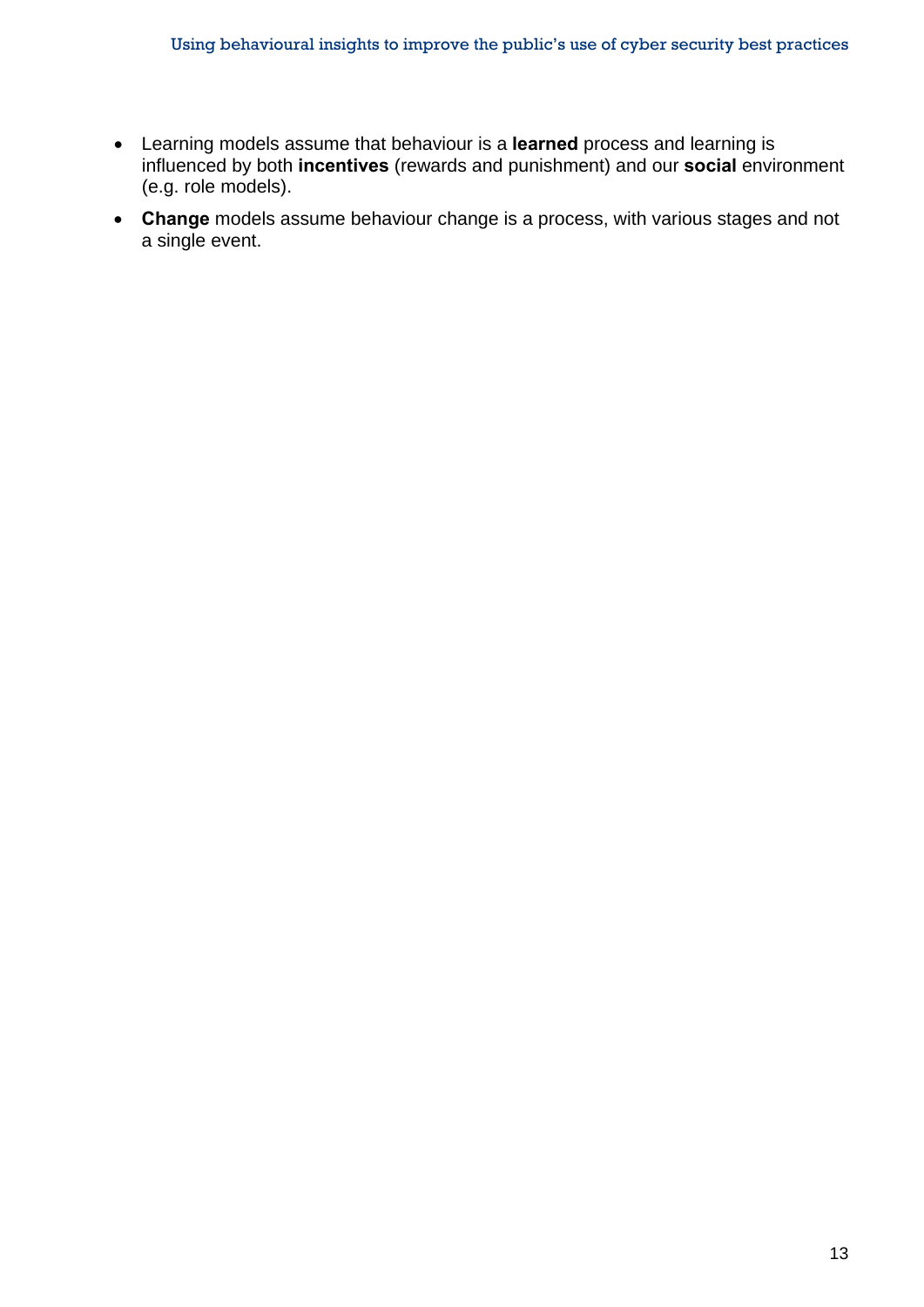# **Can communication campaigns improve behaviour?**

<span id="page-13-0"></span>There is certainly a need for good communication within the cyber security user community and a lack of knowledge and skills remains a problem. The '*provide information and they will use it*' approach does not appear to be effective in spreading the message fully or widely enough. It could be argued that communication should be through more diverse methods than a passive web page and key messages should be proactively pushed to the most relevant user communities. We know that interventions that rely solely on knowledge transfer may struggle. Even if people do find and read the information, behaviour change theories would tell us that while information is necessary it is not sufficient and the other influencers are important. Any knowledge-based intervention is more likely to be successful if other influencers, highlighted in behaviour theories are incorporated into the intervention – designing the right defaults; creating a security culture; having champions and opinion leaders etc

Mass behaviour change requires a medium for mass communication; this has traditionally been via TV either as adverts or incorporating the message or behaviours into popular programs. More recently the internet and social media is being utilised. Examples of such mass campaigns are safe driving, smoking cessation and healthy eating. In each of these cases a simple message is delivered via multiple channels. The most successful campaigns personalise that message to specific groups for instance there are different adverts targeted at teenage girls to stop smoking ( its like kissing a dirty ashtray) and parents (secondary smoke is affecting the lungs of your children). In this case its clear that it is no longer just information about the dangers of smoking but social influencers and appeals to an individuals self esteem (ego) are used, specific to each group. With Cyber security, the vast majority of messages are general and do not target a particular behaviour or group but attempt to address all simultaneously.

Research suggests that campaigns are more likely to be successful if they are supplemented with:

- Concurrent community programmes
- Policy and law changes
- Readily available products and services to support the target behaviours
- Tailored messages for specific audiences.
- Messages being built-in to many different delivery mechanisms
- Role models and champions exhibiting the behaviour

Within cyber security, mass communication campaigns are delivered mainly via the internet (web and social networks). Campaigns include Stay Safe Online, Get CyberSafe, and StaySmart online. These have a number of potential short falls:

- they are mainly factual and extensive
- a consistent message is not delivered across sites, when it comes to specific actions required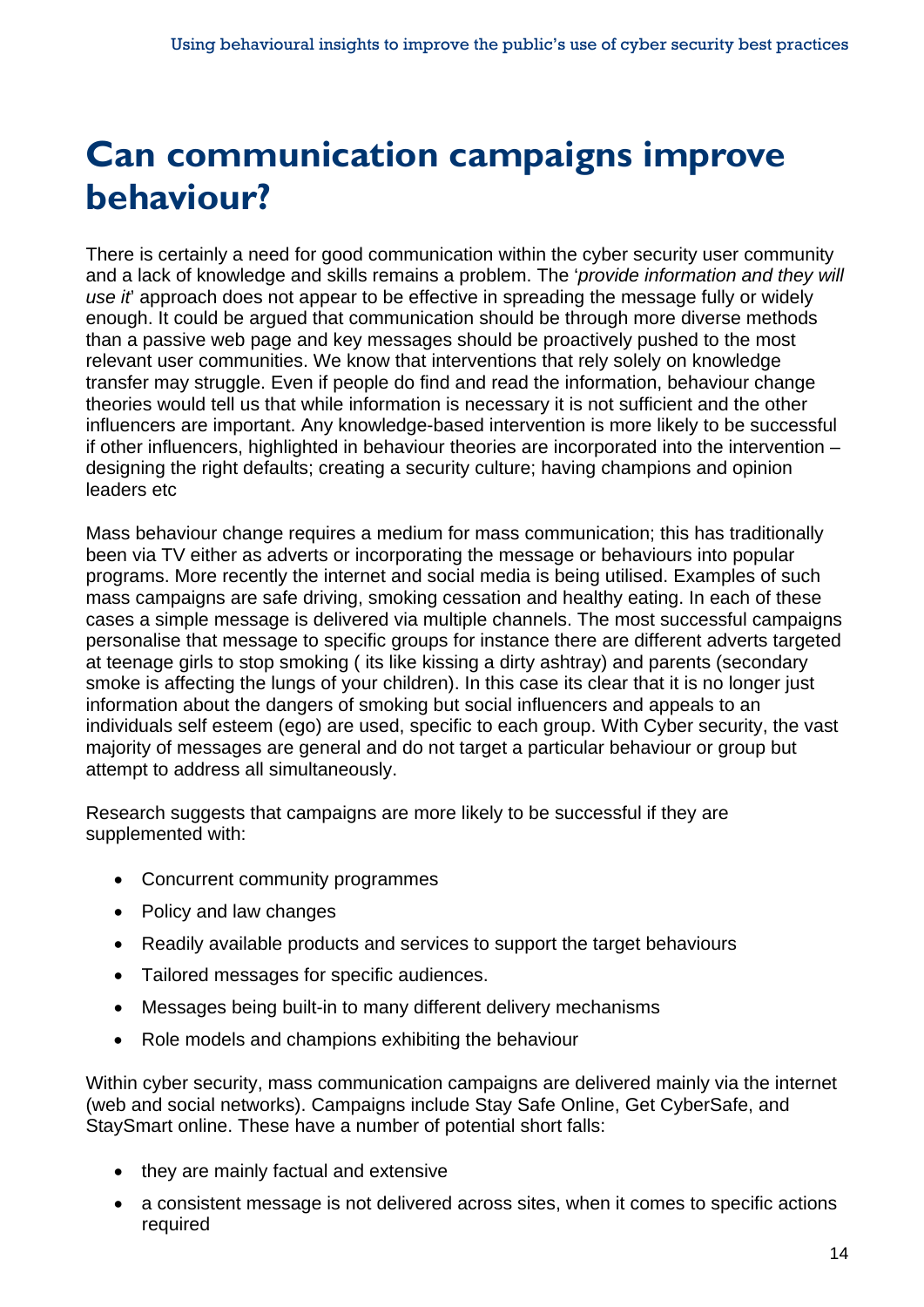- require the user to click through to information
- require the user to spend time reading and understanding the information
- are directed at a general audience
- Cover many different behaviours all the time

Campaigns are not always successful and it is important to evaluate them continually. Measuring the impact in the real world is challenging. While the gold standard method is randomised control trials, ie comparing control group behaviours with an experimental group, these rarely occur. In cyber-security the majority of evaluations tend to look at intentions and self reports rather than actual behaviours.

Mass communication campaigns have a role to play in increasing awareness of the risks of interacting online and the behaviours that individuals should adopt to ensure they maintain their security. However, sometimes unintentional messages are transmitted, mass communication can backfire. The worse case scenario in behaviour change is one in which the following conditions are met:

- We continue to communicate to users that there is a substantial risk associated with interacting online
- Users do not directly experience negative consequences of the risks that are being communicated to them and/or if they do experience a negative consequence, they can not relate it back to a specific behaviour that they have the power to change
- We continue to inadvertently communicate to users that there is little they can do to protect themselves and that even the experts don't agree between themselves

Given these circumstances, it is not difficult to see why people do not perceive a need to change their behaviour and may even adopt a coping strategy of learned helplessness - and simply assume there is nothing they can do to change the situation.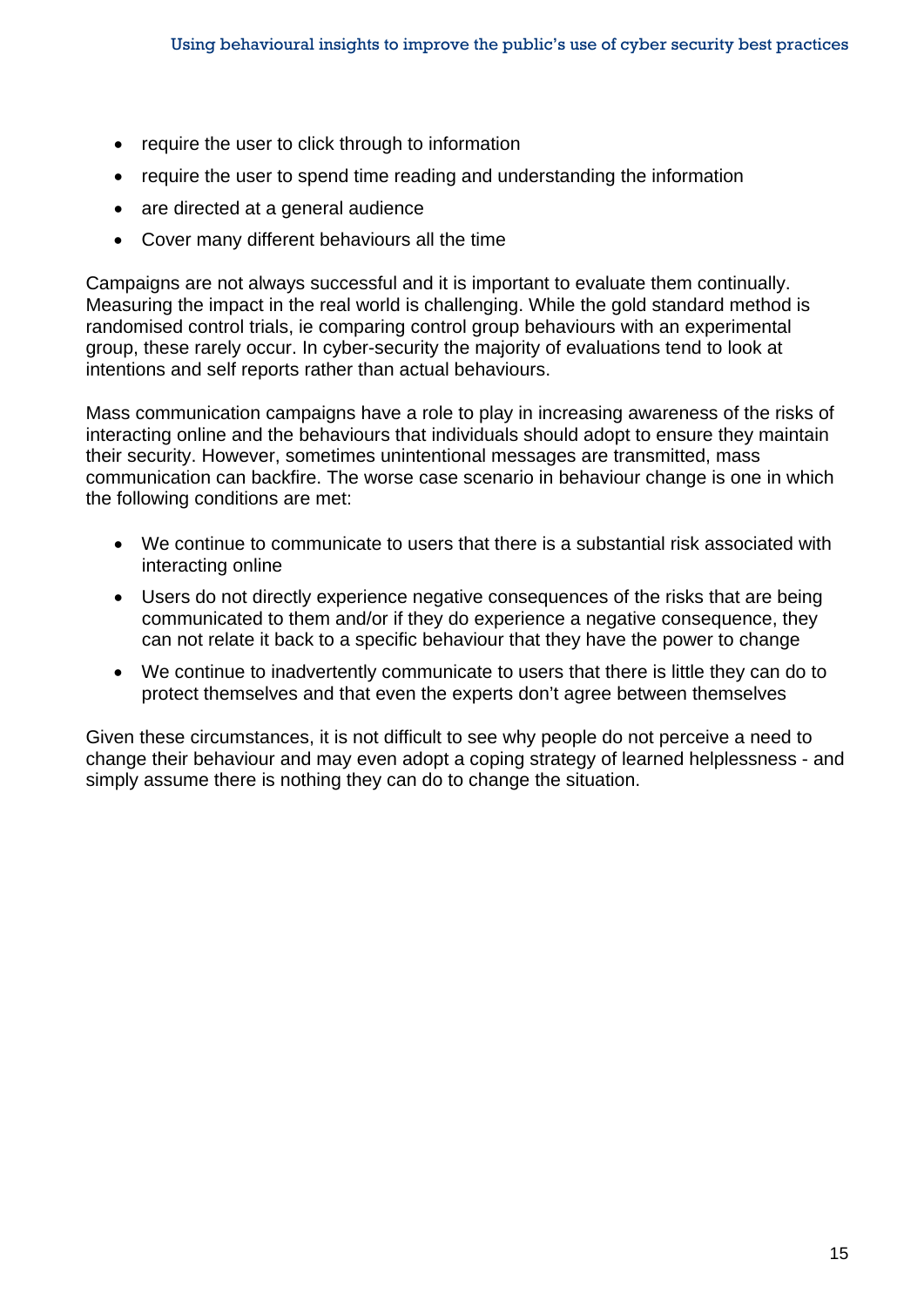# **Designing future interventions**

The MINDSPACE<sup>[4](#page-3-3)</sup> framework (shown below) assists in policy making and is associated with the UK Governments Behavioural Influences Unit which has been creating interventions for the general population in a number of domains including financial, healthy eating and sustainability. It pulls together a set of influencers, that collectively capture a range of environmental, social and personal influencers. This approach provides a useful framework for approaching the design of behaviour change interventions.

| <b>MINDSPACE</b><br>influencers | <b>Factor</b> |                                                                                                                                                                                                                                                         |
|---------------------------------|---------------|---------------------------------------------------------------------------------------------------------------------------------------------------------------------------------------------------------------------------------------------------------|
| Messenger                       | Social        | We are heavily influenced by who communicates information rather<br>than the information itself.                                                                                                                                                        |
| Incentives                      | Environment   | Incentives are the positive (reward) or negative (punishment)<br>consequences of behaviour. However, we do not treat incentives<br>equally and there are known biases. This cost/benefit analysis is also<br>influenced by threat and coping appraisal. |
| Norms (Social)                  | Social        | We are strongly influenced by what we believe others expect us to do<br>and the behaviour we see around us (peers, managers, family, friends<br>$etc.$ )                                                                                                |
| <b>Defaults</b>                 | Environment   | We 'go with the flow' of pre-set options. The design of the environment<br>is important                                                                                                                                                                 |
| Salience                        | Personal      | Our attention is drawn to what is novel and seems relevant to us                                                                                                                                                                                        |
| Priming                         | Environment   | Our acts are often influenced by sub-conscious cues                                                                                                                                                                                                     |
| Affect (Emotion)                | Personal      | Our emotional associations can powerfully shape our actions                                                                                                                                                                                             |
| Commitment                      | Social        | We seek to be consistent with our public promises, and reciprocate<br>acts                                                                                                                                                                              |
| Ego                             | Personal      | We act in ways that make us feel better about ourselves                                                                                                                                                                                                 |

#### <span id="page-15-0"></span>**Table 1: Description of MINDSPACE influencers**

If we were to consider how to apply MINDSPACE to create cyber security interventions we might consider such things as those examples listed below. These examples make it clear that it is necessary for service providers, technology providers and users to work together to achieve security.

**Messenger** – Who would be the correct messenger?

• Should security messages be delivered by a respected third-party, such as Cutter IT or the BCS. This is the approach taken by the Government's Behavioural Insights Team (BIT) to address sustainable behaviours. BIT works with Royal Institution of Chartered Surveyors and 'London and Country' (mortgage brokers) to spread news about upcoming green initiatives.

l

<sup>4</sup> <http://www.instituteforgovernment.org.uk/publications/mindspace>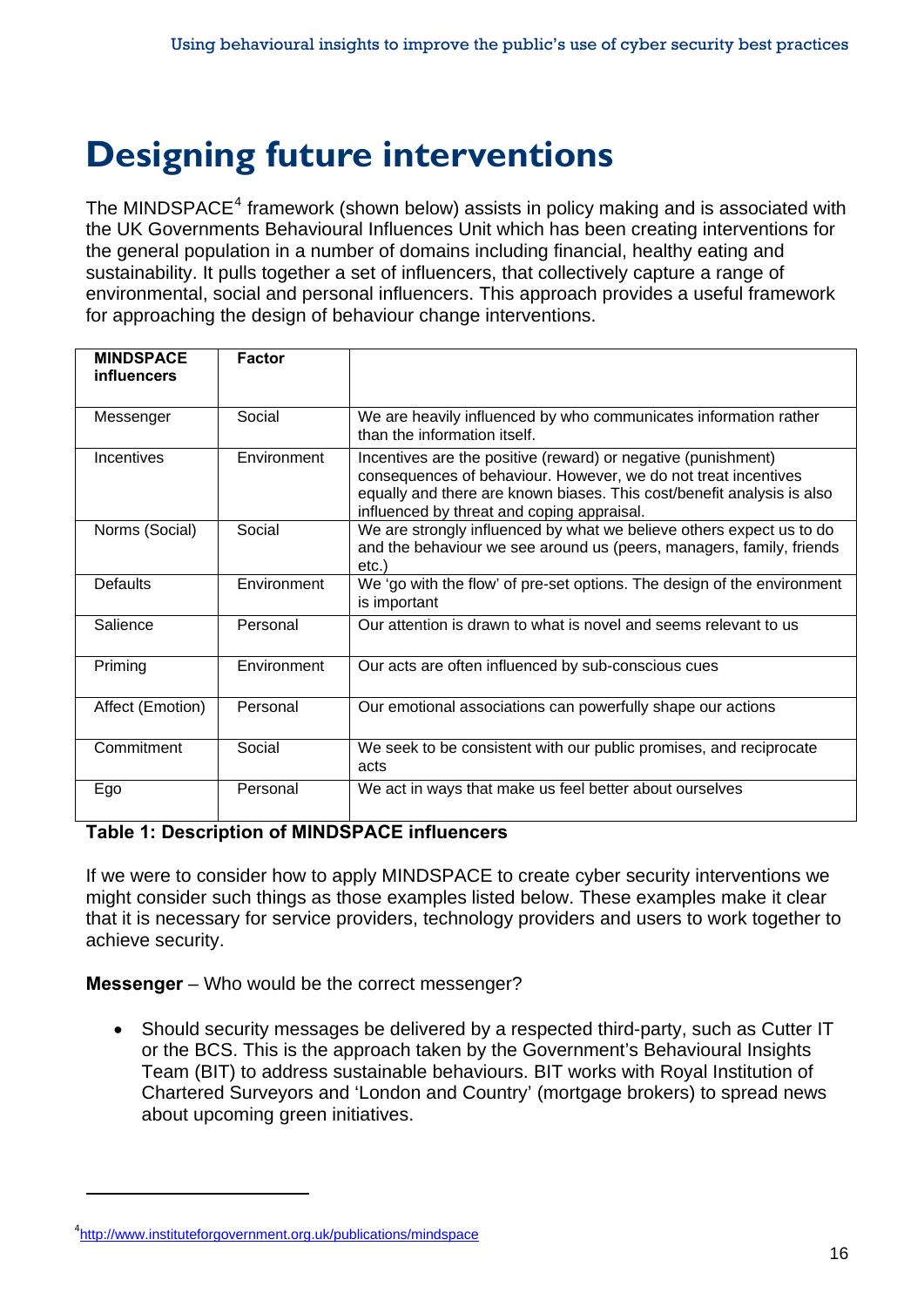**Defaults** – Is it possible to make the secure option the default option and design in security from the start?

- The UK cookie policy; the default should be opt-out.
- Security software should be installed and part of the initial set up not an optional extra
- All programs with privacy and security access should be defaulted to secure
- Web sites should log out the user when they leave, not leave them open- or at least prompt the user to log out.
- Users should not go online with administration rights to prevent hidden programs executing without asking permission

**Salience –** how can the information be made noticeable and relevant to the target audience?

- Make security assessments easily visible and preferably at the point-of-vulnerability a security monitor app
- Personalise security messages how has the individual improved, what risks are they open to (based on sites they visit)
- Give software ratings based on their security provisions A UK has mandatory Security Performance Certificates for all web sites operating within the UK

**Priming –** how can we subconsciously influence users?

- Build on the IE ant phishing green URL indicator and ensure that any insecure sites are more noticeable – actively interrupt the user
- An active visual indicator of the current security level of the PC and the user what is being downloaded on to their system etc.

This framework can be applied within the process outlined below. This process provides an outline approach to the design and evaluation of interventions.

**Phase 1 Contextual exploration**: Understand the context within which the intervention must operate: the audience, the influencers currently operating on that audience; the behaviors' to target; how these behaviors' can be measured objectively and what interventions are currently in operation and how successful are they. It is important to have a baseline set of measures to compare with behaviors' after the intervention.

**Phase 2 Identify Interventions**: Use MINDSPACE and knowledge from Phase 1 to brainstorm possible interventions; involve a representative group of the target audience to work through the details of designing an intervention; evaluate all possible ideas and identify the intervention which is workable (from a technical perspective) and acceptable (from the audience perspective) to move forward to pilot

**Phase 3 Engage interventions:** Design the pilot intervention (if possible identifying two equivalent groups to compare one who receives the intervention and one who does not). Identify criteria for the success of the pilot. If these criteria are met, then the intervention can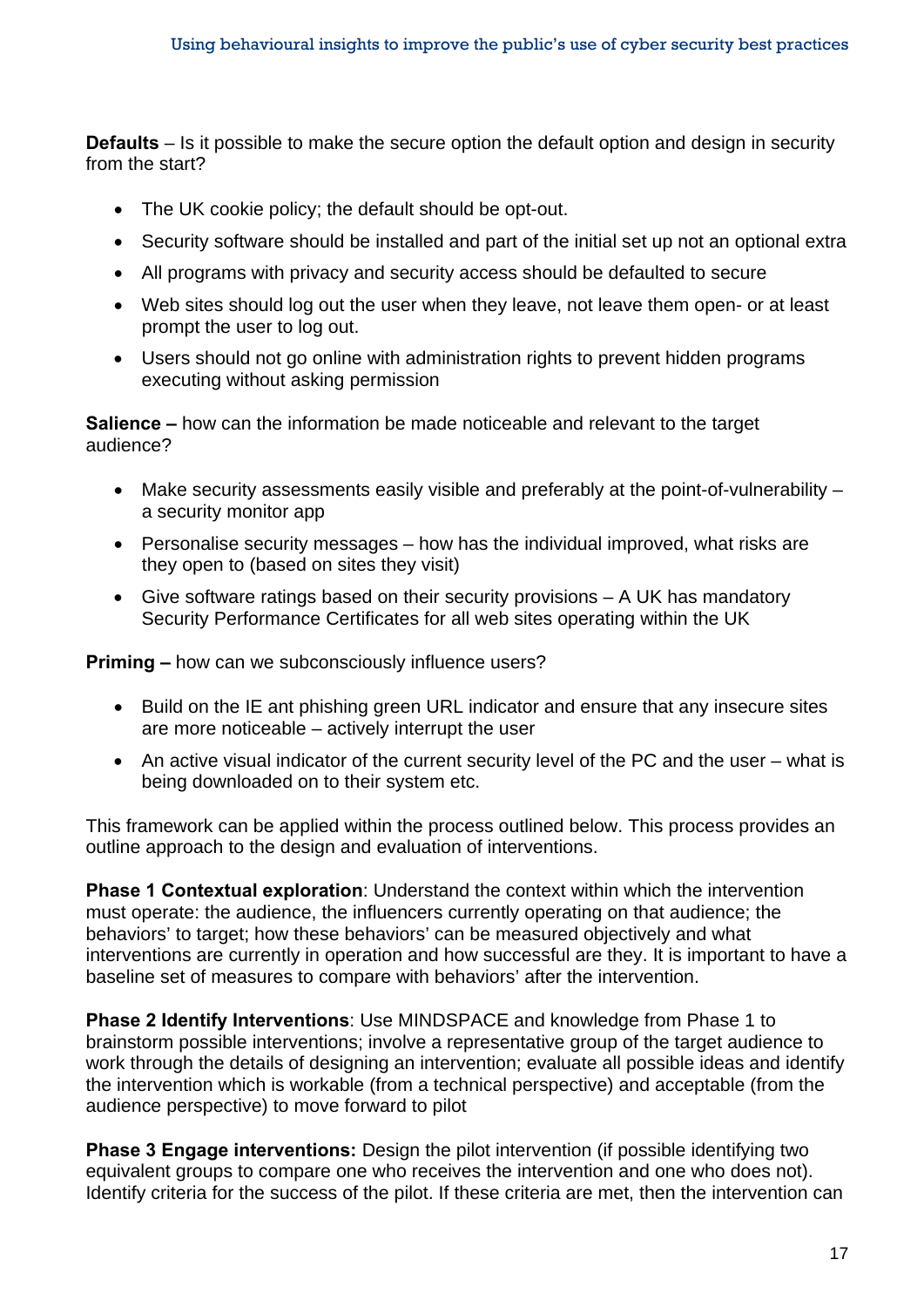be rolled out but evaluation should be continued to understand if it continues to be effective as the population increases and over time.



**Figure 2: Design and evaluation of interventions**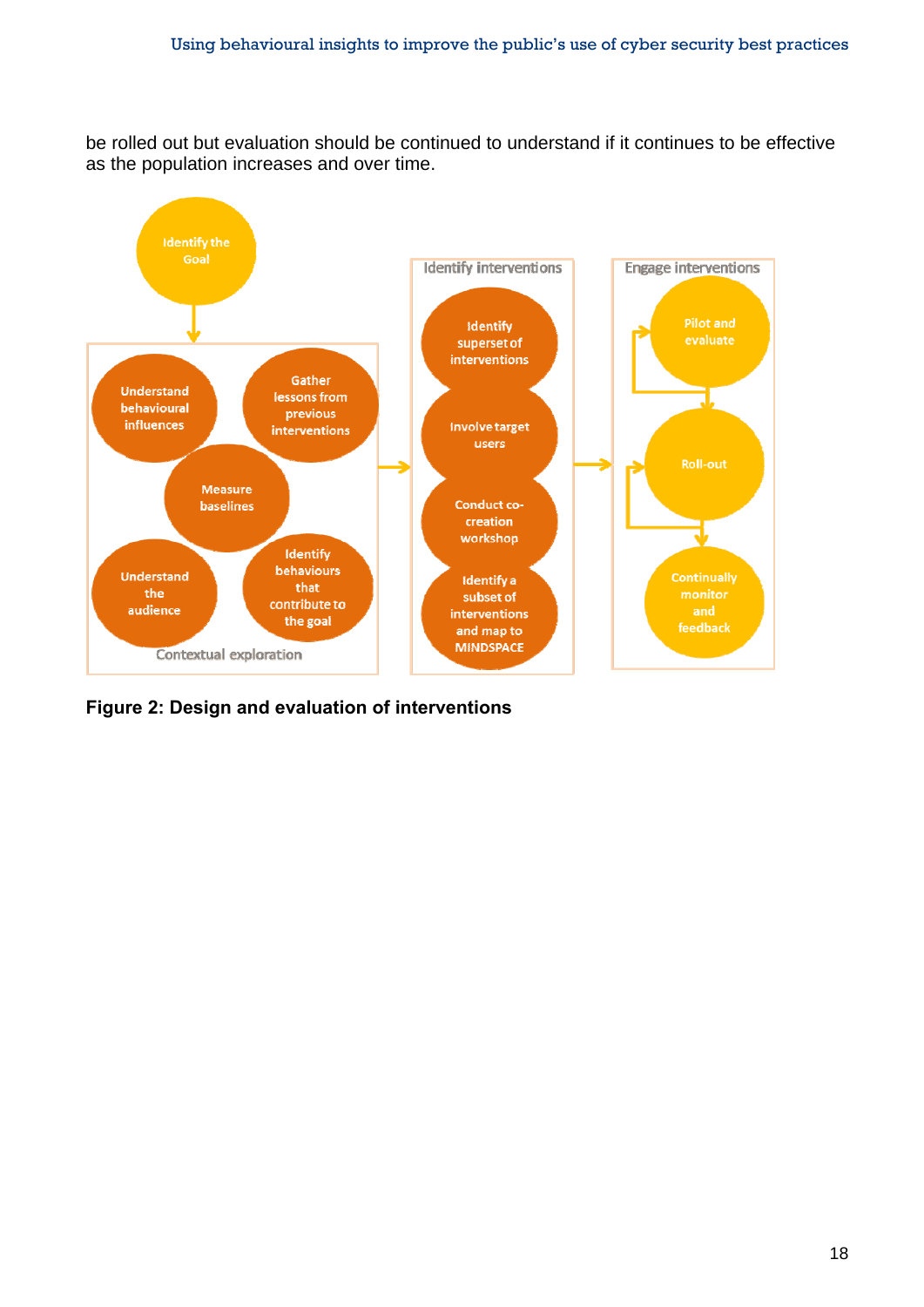## **Summary and conclusions**

Many influencers have been identified from models of behaviour. These include environmental factors such as the design of the technology and the incentives driving the behaviour. Social factors such as peers, managers, friends and family can influence behaviour. Our personal knowledge, beliefs, attitudes, perception and coping strategies can also have a substantial influence. The MINDSPACE model is a useful framework for drawing together a number of these influencers. Knowledge and information is an important prerequisite to behaviour change but it does not necessarily lead to behaviour change and other influencing factors should be employed in any intervention.

Good design is fundamental and security must be designed in from the start. Security should not rely on the knowledge and behaviours of end-users and attempts should continue to be made to ensure people are secure by default. One of the main reasons that users do not behave optimally is that security systems and policies are poorly designed. If a security system is difficult to use, users will make mistakes when using it and/or find ways to avoid it. If a security policy includes behaviours that no one is expected to comply with, then compliance with other parts of the policy will be weakened. It is essential for security and privacy practices to be designed into a system from the very beginning. This requires a coordinated effort from government, security specialists and application developers to ensure an effective end-to-end solution.

Mass communication is required to make people aware of the risks and the actions they should take in response. However this can backfire if users start to perceive it as scare mongering and never experience consequences, or inadvertent messages are communicated that suggest there is little they can do to change the situation. Knowledge and awareness is a prerequisite to change but not necessarily sufficient and must be implemented in conjunction with other influencing strategies.

<span id="page-18-0"></span>Planning for evaluation of interventions is important and it is important to ensure basic behavioural measures are put in place prior to, during and after any interventions to help assess impacts. It is important these are behaviours and not self reports of intention. Although the challenge then remains to understand whether it is the intervention itself that is causing the change in these measures. At present there appears to be insufficient use and consideration of randomised control trials for assessing this and determining the impacts of awareness campaigns and more complex interventions in the cyber security field. This may pose methodological challenges, particularly with mass communications campaigns for example; however without further testing we remain unclear about 'what works' to change cyber security behaviours.

Moving forward will require each Cyber security best practise area to be researched individually and the intervention framework used to identify a possible range of interventions. This requires working with the target audience within a co-design workshop and ensuring that the goals and ways of measuring success are understood and not relying purely on self reports. Robust evaluation (for example, using randomised control trials) is also critical to establishing what works in changing security behaviours.